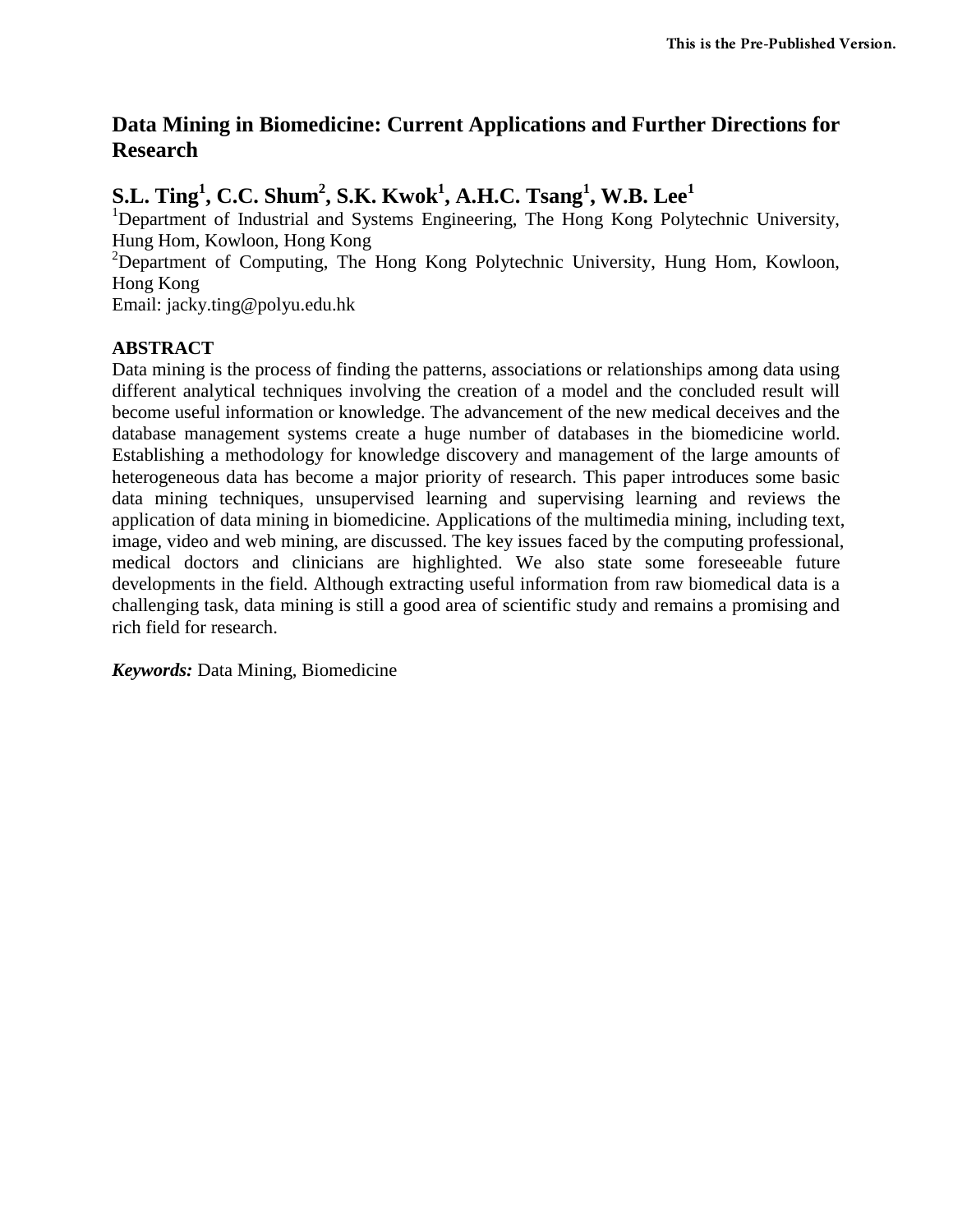## **1. Introduction**

With the tremendous improvement in the speed of computer and the decreasing cost of data storage, huge volumes of data are created. However, data itself has no value. Only if data can be changed to information, it becomes useful. In order to generate meaningful information, or knowledge from database, the field of data mining was born. The data mining field is about two decade old. Early pioneers such as U. Fayyad, H. Mannila, G. Piatetsky-Shapiro, G. Djorgovski, W. Frawley, P. Smith, and others found that the traditional statistical techniques were not adequate to handle the mass amount of data. They recognized the need of better, faster and cheaper ways to deal with the dramatic increase in the amount of data.

Nowadays, besides the numerous number of databases created and accumulated in a dramatic speed, data is no longer restricted to numeric or character only especially in the biomedicine aspect. The advanced medical deceives and database management systems enable the integration of the different types of high dimensional multimedia data (e.g. text, image, audio, and video) under the same umbrella. Establishing a methodology for knowledge discovery and management of large amounts of heterogeneous data has therefore become a main priority. Various techniques are used in different areas of biomedicine, including genomics, proteomics, medical diagnosis, effective drug design and pharmaceutical industry.

In this paper, we would first give a brief outline on what is data mining, its position or role in the knowledge discovery process and the basic principles of some commonly used data mining techniques. Next, we present our investigation results of the applications of the data mining in the biomedicine aspect, which includes the area of biology, medicine, pharmacy and health care. Lastly, we discuss some difficulties of data mining in biomedicine and the possible direction for the future development.

## **2. What is Data Mining?**

Data mining (DM) is the process of finding the patterns, associations or relationships among data using different analytical techniques involving the creation of a model and the concluded result will become useful information or knowledge. DM can also be expressed as

- Nontrivial extraction of implicit, previously unknown, and potentially useful information from data [1]; and
- Making sense of large amounts of mostly unsupervised data in some domain [2]

It is an interdisciplinary subject that lies at the inter face of pattern recognition and database systems and emerges the techniques from the mathematics and statistical disciplines as well as from the artificial intelligence and machine leaning communities. It has a great deal in common with statistics but on the other hand, there are differences. Unlike statistics, data mining can be due with heterogeneous data fields.

Very often, the term knowledge discovery is used together with Data Mining. Knowledge discovery, also known as knowledge discovery in database (KDD), is the process that seeks new knowledge in some application domain. DM is one of the steps in the knowledge discovery process. Figure 1 is an outline of the six step hybrid KDD model developed by [2].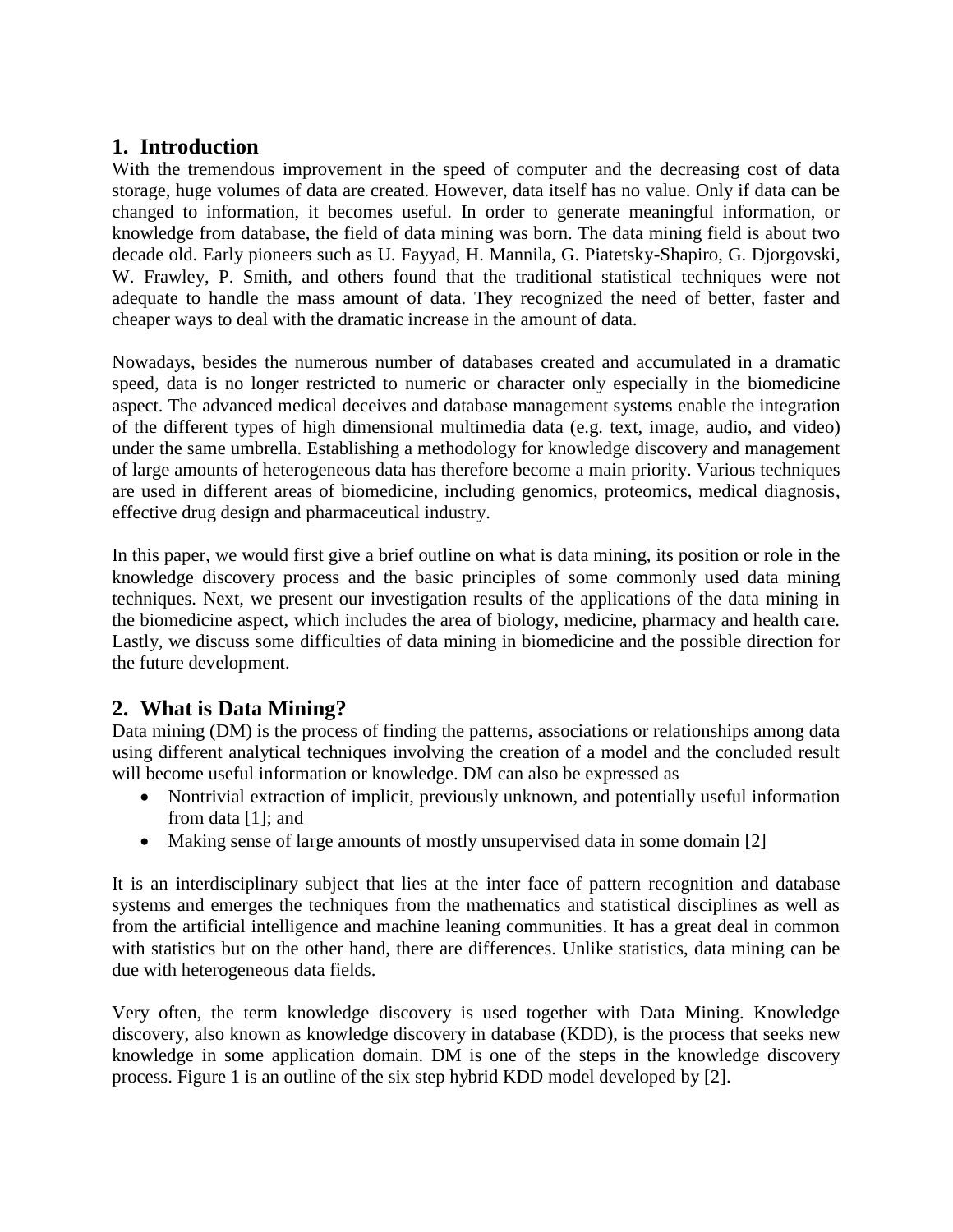

**Figure 1. Six-step hybrid KDD model [2]**

The initial step of understanding the problem domain involves working closely with domain experts to define the problem and determine the project goals, and learning about current solutions to the problem. A description of the problem, including its restrictions, is prepared. The DM tool to be used in the later stage is selected. Next, we need to understand the data which includes collecting sample data and deciding which data, including format and size, will be needed. Data are checked for completeness, redundancy, missing values, plausibility of attribute values, etc. Preparation of data decides which data will be used as input for DM methods in the subsequent step. It involves sampling, running correlation and significance tests, and data cleaning. Data miner then uses various DM methods to derive knowledge from preprocessed data. Evaluation includes understanding and checking if the result is novel. Finally, we will decide how to use and deploy the discovered knowledge.

## **3. Data Mining Techniques**

Data mining techniques fall into two broad categories: unsupervised and supervised. Unsupervised learning refers to the technique that is not guided by any particular variable or class label. In the unsupervised learning, we do not create a model or hypothesis prior to the analysis. We apply the algorithm directly to the data and observe the results. A model will then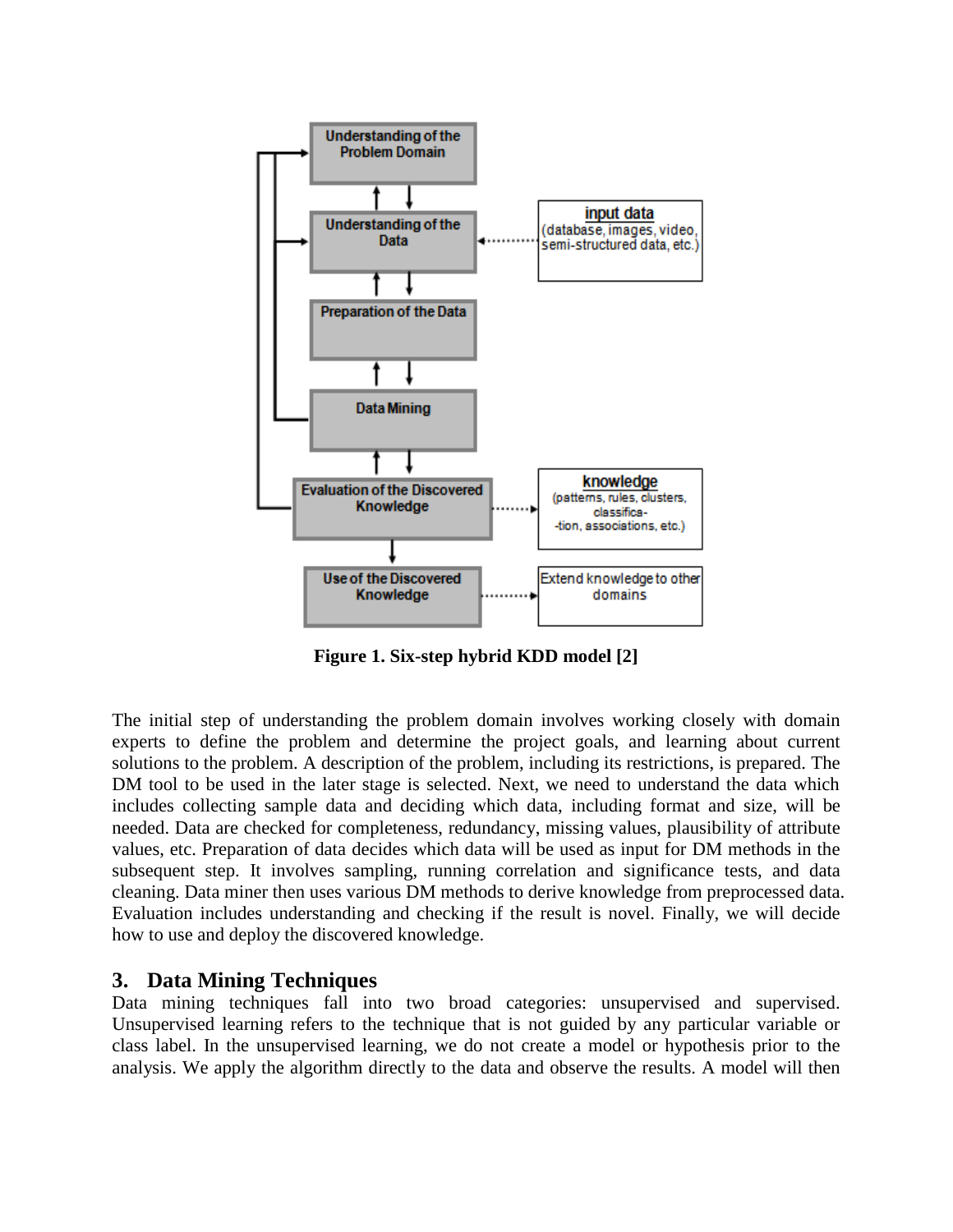be built according to the results. Thus, unsupervised leaning is used to define class for data without class assignments. Clustering is one of the common unsupervised techniques.

In contrast, for supervised learning, a model is built prior to the analysis. We then apply the algorithm to the data in order to estimate the parameters of the model. The objective of building models using supervised learning is to predict an outcome or category of interest. The biomedical literature on applications of supervised learning techniques is vast. Classification, statistical regression and association rules building are very common supervised learning techniques used in medical and clinical research. Table 1 is the summary comparing the characteristics and the techniques used for the two different learning methods. Followed is a brief explanation of the four learning techniques.

| Table 1. Comparing the characteristics and the techniques of the unsupervised and supervised learning |  |  |  |  |  |
|-------------------------------------------------------------------------------------------------------|--|--|--|--|--|
|                                                                                                       |  |  |  |  |  |

|                            | Characteristics                               | Techniques                                 |
|----------------------------|-----------------------------------------------|--------------------------------------------|
| Unsupervised Learning      | $\bullet$ No guidance                         | Clustering<br>$\bullet$                    |
|                            | Use to Define the class<br>$\bullet$          | <b>Association Rule</b>                    |
|                            | Seldom utilized (until recently)<br>$\bullet$ |                                            |
| <b>Supervised Learning</b> | With guidelines<br>$\bullet$                  | Classification                             |
|                            | Class defined<br>$\bullet$                    | <b>Statistical Regression</b><br>$\bullet$ |
|                            | Common with vast literature<br>$\bullet$      | Artificial neural                          |
|                            | and application                               | networks                                   |

## **3.1 Clustering**

Clustering is an unsupervised learning technique revealing natural groupings in the data. Cluster analysis refers to the grouping of a set of data objects into clusters. A cluster is a collection of data objects which are similar to one another within the same cluster but not similar to the objects in another cluster. Clustering is also called unsupervised classification where no predefined classes are assigned.

### **3.2 Association Rule**

Association rule discovery is to find the relationships between the different items in a data base. It is normally express in the form  $X \Rightarrow Y$ , where X and Y are sets of attributes of the dataset which implies that transactions that contain X also contain Y.

## **3.3 Classification**

Classification is a supervised learning method. It is a method of categorizing or assigning class labels to a pattern set under the supervision. The object of classification is to develop a model for each class. Classification methods can usually be categorized as follows.

(a) Decision tree

Decision tree classifiers divide a decision space into piecewise constant regions. It splits a dataset on the basis of discrete decisions, using certain thresholds on the attribute values. It is one of the most widely used classification method as it is easy to interpret and can be represented under the If-then-else rule condition.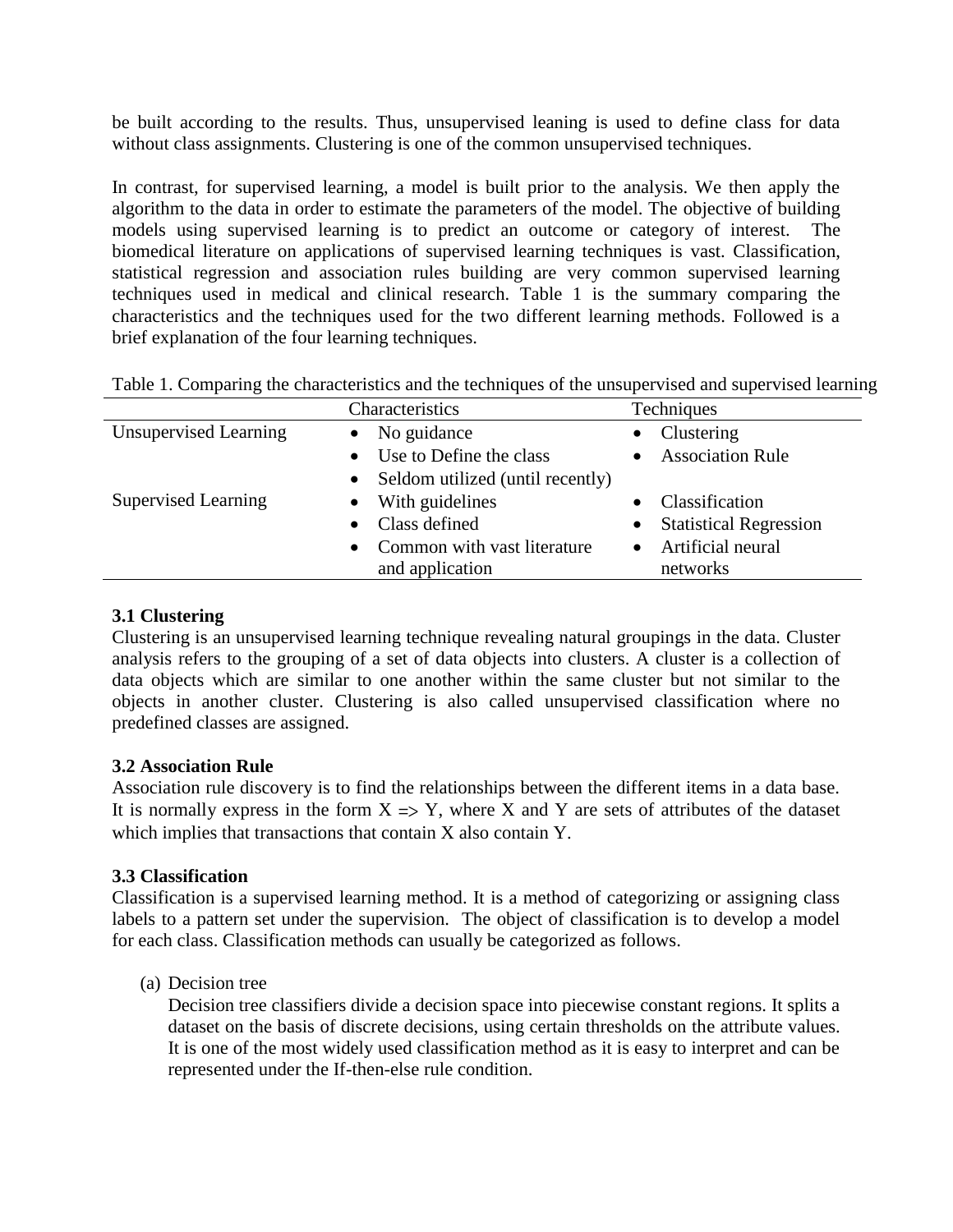(b) Nearest-neighbor

Nearest-neighbor classifiers [3] typically define the proximity between instances, find the neighbors if a new instance, and then assign to it the label for the majority class of its neighbors.

(c) Probabilistic models

Probabilistic models are models which calculate probabilities for hypotheses base on Bayes' theorem [3].

## **3.4 Statistical Regression**

Regression models are very popular in the biomedical literature and have been applied in virtually every subspecialty of medical research. Before computers were widely used, linear regression was the most popular model to find solutions of the problem of estimating the intercept and coefficients of the regression question. It has solid foundation from the statistical theory. Linear regression is similar to the task of finding the line that minimizes the total distance to a set of data. That is find the equation for line  $Y = a + bX$ . With the help of computers and software package, we can calculate the high complex models.

### **3.5 Artificial neural networks**

Artificial neural networks [4] are signal processing systems that try to emulate the behavior of human brain by providing a mathematical model of combination of numerous neurons connected in a network. It learns through examples and discriminate the characteristics among various pattern classes by reducing the error and automatically discovering inherent relationships in a data-rich environment. No rules or programmed information is need beforehand. It composes of many elements, called nodes which are connected in between. The connection between two nodes is weighted and by the adjustment of these weights, the training of the network is performed. The weights are network parameters and their values are obtained after the training procedure. There are usually several layers of nodes. During the training procedure, the inputs are directed in the input layer with the desirable output values as targets. A comparison mechanism will operates between the out and the target value and the weights are adjusted in order to reduce error. The procedure is repeated until the network output matches the targets. There are many advantages of neural networks like adaptive learning ability, self-organization, real-time operation and insensitivity to noise. However, it also has a huge disadvantage that it is highly dependence on the training data and it does not provide an explanation for the decisions they make, just like working in the 'black box'.

### **3.6 Advanced Data Mining Techniques**

During the past few years, researchers have tried to combine both unsupervised and supervised methods for the analysis [5]. Some examples of advanced unsupervised learning models are hierarchical clustering, c-means clustering self-organizing maps (SOM) and multidimensional scaling techniques. Advanced examples of the supervised learning models classification and regression trees (CART) and support vector machines [6].

## **4. Applications of Data Mining in Biomedicine**

**4.1 Data Mining Models**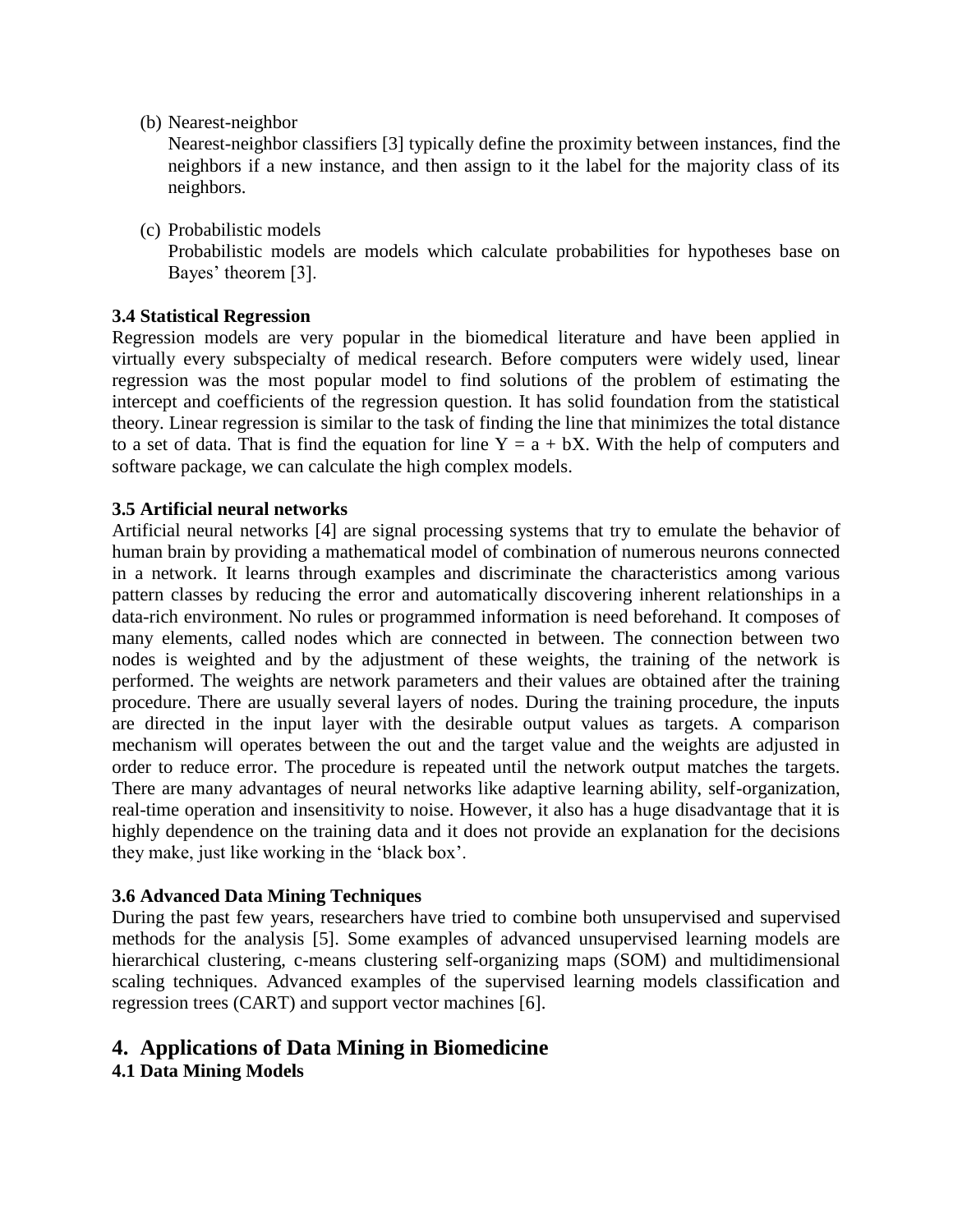Data mining applies in descriptive modeling for understanding. In [7], Tseng and Yang use Gene Ontology (GO) to group genes in advance in order to show the potential relations among gene groups and discover the hidden relations between genes set in association with GO terms. It can also be used to predict the outcome of a future observation or to assess the potential risk in a disease situation. Regarding the predictive power, data mining algorithms can learn from past examples in clinical data and model the oftentimes non-linear relationships between the independent and dependent variables, thereby the resulting model representing the formalized knowledge that can often provide a good diagnostic option [8]. Data mining techniques have been widely used to find new patterns and knowledge from biomedical data.

## **4.2 Recent development**

The typical data mining process involves transferring data originally collected in production systems (such as electronic medical records) into data warehouse, cleaning or scrubbing the data to remove errors and check for format consistency, and then searching the data using statistical model, artificial intelligence (such as neural networks), and other machine learning methods [9]. In [10], Prather et al. employs the KDD for identifying the factors that will improve the quality and cost effectiveness of perinatal care in an extensive clinical database of obstetrical patients. Given the data warehouse of diabetic patients, Breault et al. employ the CART to investigate the factors affecting the occurrence of diabetics [11]. They are surprisingly discovered that younger age predicts bad diabetic control, in which explore a new area to manage the diabetic control in younger age. Similar applications of data mining can also be found in Table 2.

Apart from the diagnostic prediction, the knowledge discovery ability in data mining also demonstrated a good detector in adverse drug events (ADE). In [12], Wilson et al. utilize the KDD techniques in pharmacovigilance for detecting signals earlier than using existing methods. In [13], Lian et al. has pointed out that the prescription is specified by a preference function based on the user's preference in prior clinical experience. Thus, they propose a dose optimization framework based on probability theory. In [14], Susan and Warren have demonstrated that the conditional probability (CP) model is superior in optimizing the drug lists over the multiple linear regression and discriminant analysis models. Concerning the strong relationship between the diagnosis and medication, it formulates a posterior probability (what medication is needed) based on a priori probability (what diagnosis has been made). This approach aligns with the Mediface as purposed by [15].

In recent years, numerous researchers intend to integrate several data mining and artificial intelligence techniques together to enhance the mining result and support decision making. For example, Kuo et al. integrate the clustering analysis and association rules mining technique to cluster the health insurance database and hence discover the useful rules for each group [16]. In [17], Zhuang et al. combine the data mining and case-based reasoning (CBR) methodologies to provide intelligent decision support for pathology test ordering by GPs. They guarantee the integrated system can enhance the testing ordering in term of evidence based, situational relevance, flexibility and interactivity. In [18], Huang et al. propose a model of a chronic diseases prognosis and diagnosis (CDPD) system by integrating data mining and CBR to support the chronic disease treatment. Compared with traditional coronary artery diseases (CAD) diagnostic methodologies, Tsipouras et al. integrate the decision trees and fuzzy modeling to form a fuzzy rule-based decision support system that obtain a significant improvement compared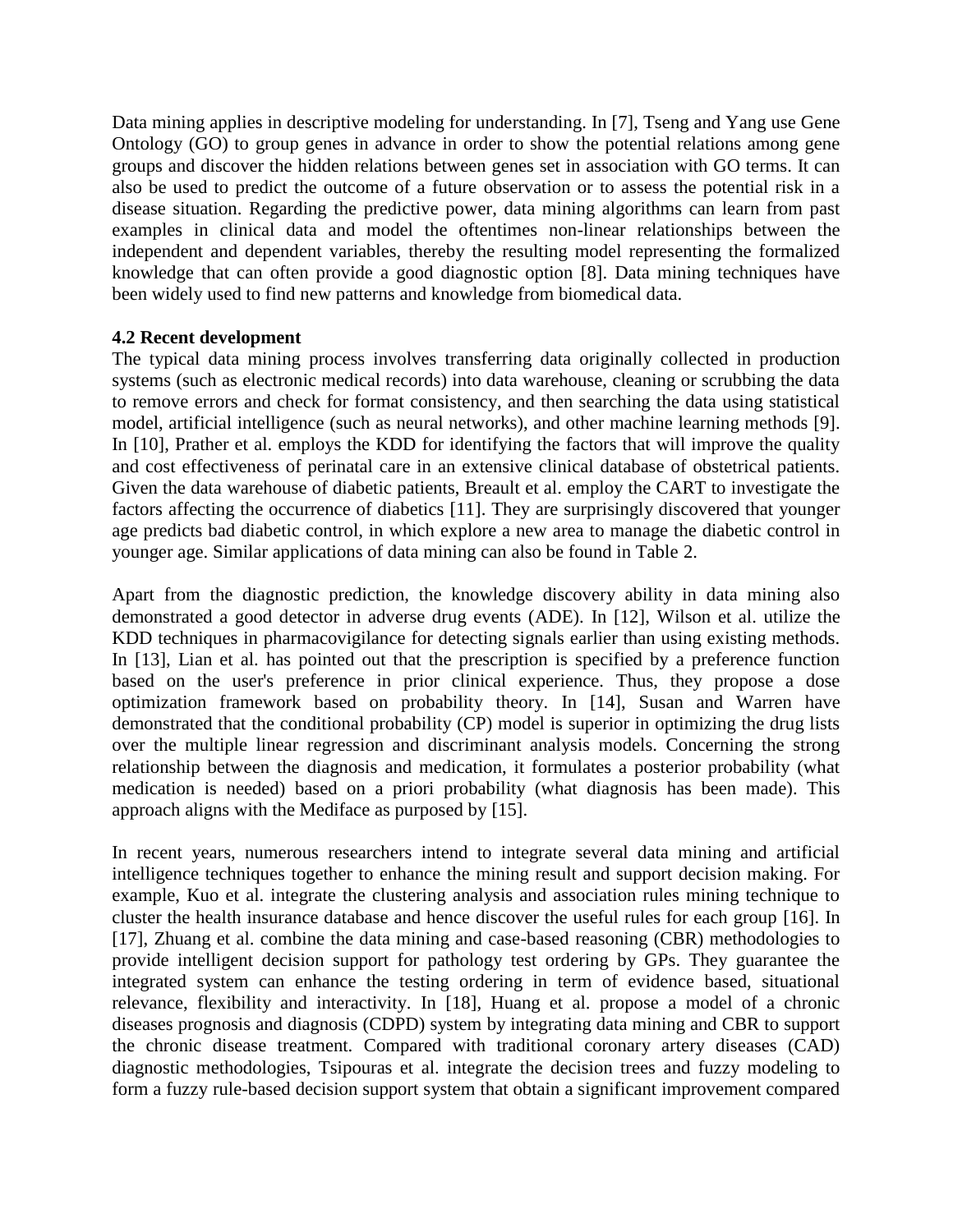with artificial neural networks and adaptive neuro-fuzzy inference system [19]. Example of such integration can be found in Figure 2.



**Figure 2. Framework for the integrated approach [17]**

All in all, most of the existing data mining applications are focused on exploring the pattern in sound biomedical databases. With proper structure of the data collected via different medical devices, data mining techniques can serve as a promising tool to convert the information into useful and valuable knowledge to physicians and researchers.

## **4.3 Current trend**

### **4.3.1 Multimedia Mining**

Classically, databases were formed by tuples of numeric and alphanumeric contents, but with the widespread use of medical information systems, information absorption are now expands to different data types including text, document, image, graphics, speech, audio, hypertext, etc. At the same time, the growth in Internet information can also be considered as a new dimension as a distributed multimedia database of the largest useful information. Concerning the tremendous amount of visual information, it is obvious that the development of data mining techniques in these multimedia data is the next generation in biomedicine. With the widely advanced in digital multimedia technology, numerous researchers introduce several novel data mining techniques, namely image mining, text mining, video mining, and web mining. Below we will discuss these four technology revolution and how does it impact the biomedicine area.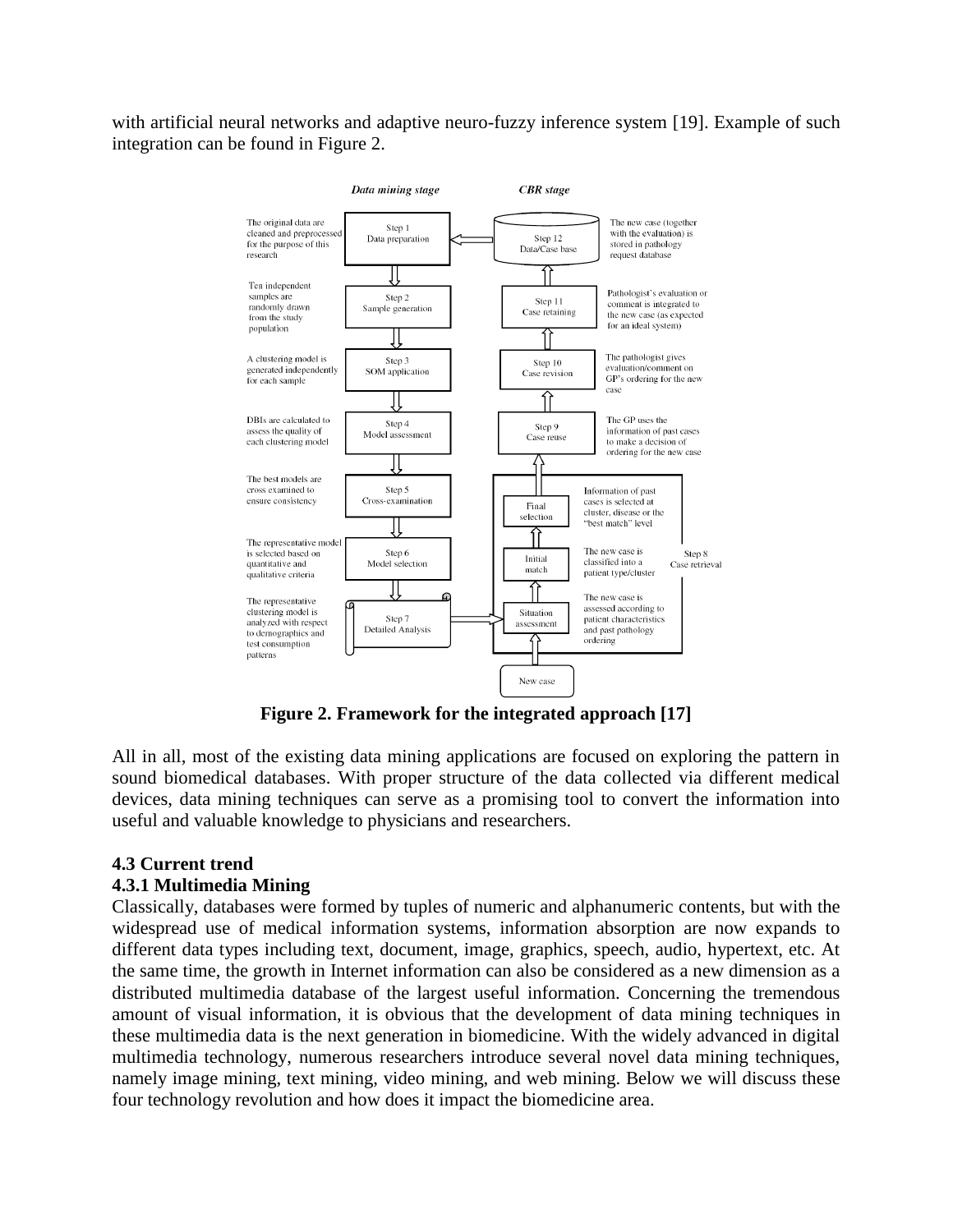| Author                      | Description                                             |
|-----------------------------|---------------------------------------------------------|
| Megalooikonomou et al. [20] | They introduce statistical methods that aid the         |
|                             | discovery of interesting associations and patterns      |
|                             | between brain images and other clinical data            |
| Brossette et al. [21]       | They design a Data Mining Surveillance System           |
|                             | (DMSS) that uses novel data mining techniques to        |
|                             | discover unsuspected, useful patterns of nosocomial     |
|                             | infections and antimicrobial resistance from the        |
|                             | analysis of hospital laboratory data                    |
| Antonie et al. [22]         | They investigate the use of different data mining       |
|                             | techniques for anomaly detection and classification of  |
|                             | medical images                                          |
| Coulter et al. [23]         | They examine the relation between antipsychotic drugs   |
|                             | and myocarditis and cardiomyopathy                      |
| Li et al. $[24]$            | They explore a novel analytic cancer detection method   |
|                             | with different feature selection methods and to         |
|                             | compare the results obtained on different datasets and  |
|                             | that reported by Petricoin et al. in terms of detection |
|                             | performance and selected proteomic patterns             |
| Delen et al.[25]            | They use two popular data mining algorithms             |
|                             | (artificial neural networks and decision trees) along   |
|                             | with a most commonly used statistical method (logistic  |
|                             | regression) to develop the prediction models on breast  |
|                             | cancer using a large dataset.                           |
| Su et al. [26]              | They use four different data mining approaches to       |
|                             | select the relevant features from the data to predict   |
|                             | diabetes                                                |
| Phillips-Wren et al. [27]   | They assess the utilization of healthcare resources by  |
|                             | lung cancer patients related to their demographic       |
|                             | characteristics.<br>socioeconomic<br>ethnic<br>markers. |
|                             | backgrounds, medical histories,<br>and access<br>to     |
|                             | healthcare resources in order to guide medical decision |
|                             | making and public policy                                |

Table 2. Recent applications of data mining

### **4.3.2 Text Mining**

Apart from the medical images and signals, another clinical data that physicians would like to interpret is the unstructured free-text. Regarding there is a lot of information presented in text or document databases, in form of electronic books, research articles, digital libraries, medical dictionaries, etc., several researchers developed a novel data mining approach in extracting useful knowledge from textual data or documents, so called the text mining [28,29]. For example, we can employs text mining techniques to extract the information of protein-protein interaction within three different documents.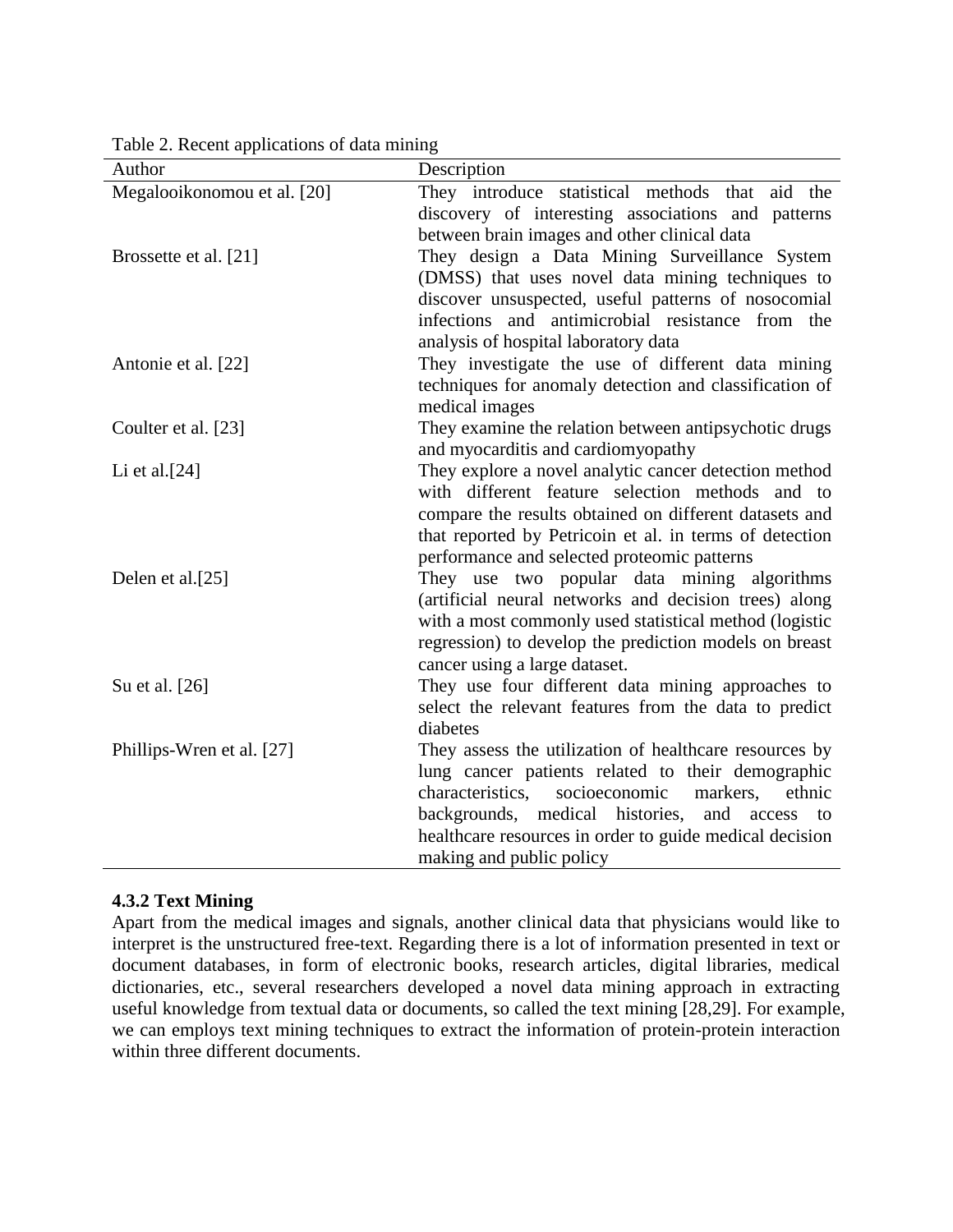In addition to the traditional data mining techniques, text mining uses techniques from many multidisciplinary scientific fields (e.g. text analysis techniques) to gain insight and automatically reveal useful information to the human users. In [30], Cohen and Hunter describe text mining is "the use of automated methods for exploiting the enormous amount of knowledge available in the biomedical literature". One of the examples of text mining is to manage the health information in Internet and response the needs for those who have health information inquiry in HIV/AIDS [31]. Another common application of text mining is used to extract the information of protein-protein interaction. When given the unstructured text, Zhou et al. employ the semantic parsing and hidden vector state model to mine the knowledge within the text [32]. By setting the annotation PROTEIN\_NAME(ACTIVATE(PROTEIN\_NAME), the system will automatically generate the result as shown in Figure 3.



**Figure 3. Semantic parsing employed in protein documents [32]**

### **4.3.3 Image Mining**

More and more medical procedures employ imaging as a preferred diagnostic tool. Thus, there is a need to develop methods for efficient mining in images databases, which is completely different and more difficult than mining in structured datatypes. Therefore, mining of image data is a challenge problem. Meanwhile, with numerous imaging techniques (such as SPECT, MRI, PET, and collection of ECG or EEF signals) can generate gigabytes of data per day, and heterogeneous nature of image data (like a single cardiac SPECT procedure of one patient may contain dozens of 2D images), image mining has become one of the emerging field in biomedical study. Typically, most of the activities in mining image data are based on the searching, retrieving and comparing of query image with the stored image by its degree of similarity or feature(s). In [22], Antonie et al. present the use of different data mining techniques for tumor classification in digital mammography and they find that associate rule obtains a better result than neural networks. Furthermore, in order to tackle the issue of complicated nature of surrounding of breast tissue, the variation of MCs in shape, orientation, brightness and size, Peng et al. propose knowledge-discovery incorporated genetic algorithm (KD-GA) to search for the bright spots in mammogram and hence evaluate the possibility of a bright spot being a true MC, and adaptively adjust the associated fitness values [34]. Another example, which introduces a notion of image sequence similarity patterns (ISSP) for discovering the possible Space-Occupying Lesion (PSO) in brain images, is presented by [35].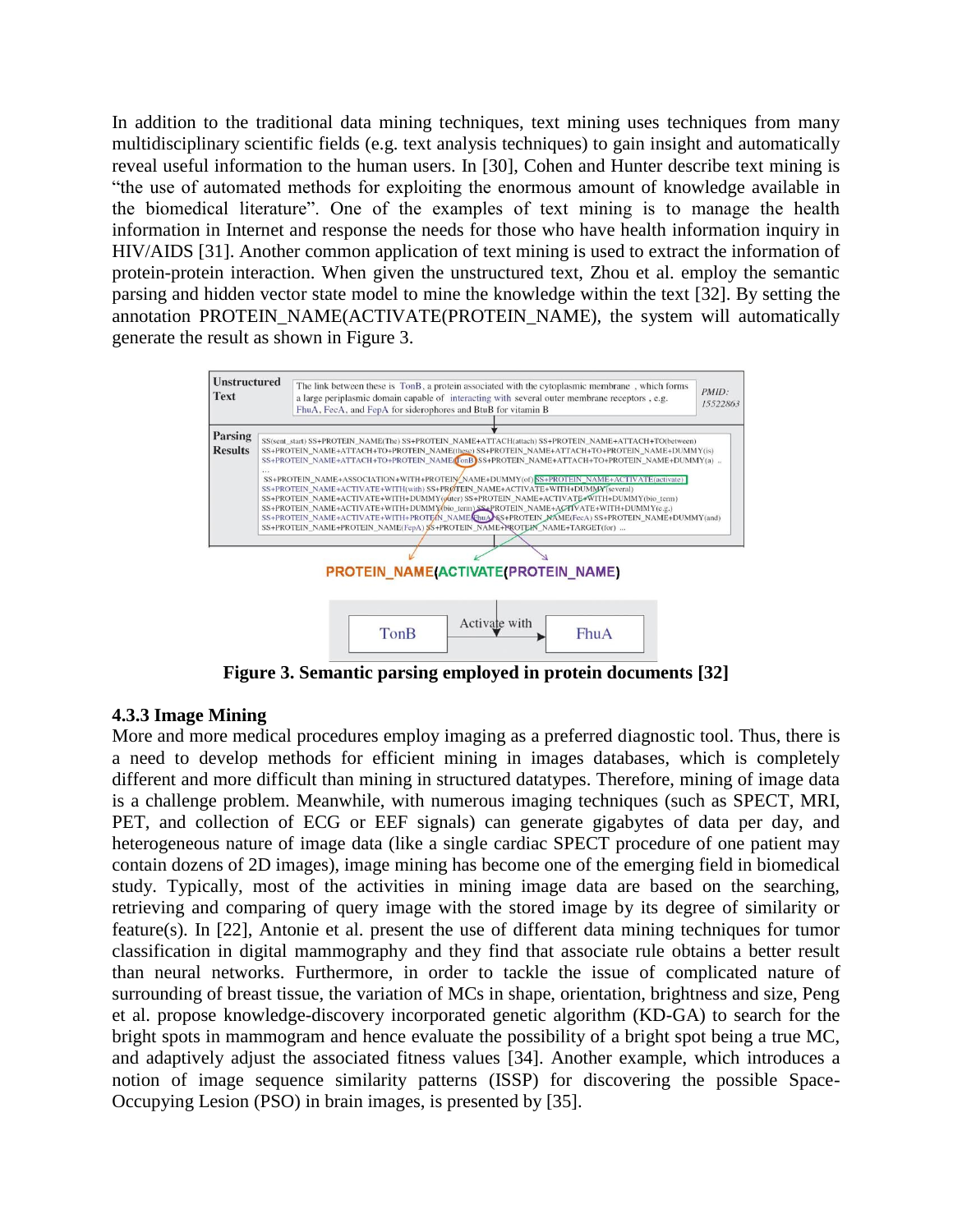### **4.3.4 Video Mining**

With the advancement in streaming audio and digital TV, more and more video data are stored in which this brings the interest of researchers to discover and explore interesting patterns in the audio-visual content. In order to meet such demand, video mining is developed. In the biomedicine area, it is observed that specialists intend to use cameras to take the video in each operation, which imply there are ample opportunities of applying data mining principles in conjunction with the video retrieval techniques. For example, Zhu et al. introduce a video database management framework and strategies for video content structure and events mining [36]. They first segmented the video shot into groups and hence organized the video shots into a hierarchical structure using clustered scenes, scenes, groups, and shots, in increasing granularity from top to bottom. With a sound structure, audio and video processing techniques are integrated to mine event information, such as dialog, presentation and clinical operation, from the detected scenes.

### **4.3.5 Web Mining**

Internet is growing at a tremendous speed. World Wide Web (WWW) becomes the largest database that ever existed. In particular, many medical literatures are written in electronic format which are widely available and accessible in the Internet nowadays. Therefore, the capability of knowledge discovery and retrieving information from WWW is important to physicians. But, the complexity of web pages and the dynamic nature of data stored in the Internet make adoption of data mining techniques difficult. In [37], web mining is the use of data mining techniques to automatically retrieve, extract and evaluate information for knowledge discovery from the Internet. With its exploratory of hidden information ability, Yu and Jonnalagadda present an approach regarding Semantic Web and mining that can improve the quality of Web mining results and enhance the functions and services and the interoperability of medical information systems and standards in the healthcare field [38].

## **5. Discussions**

Biomedicine has been evolved as a new application area for data mining in recent year. As reflected by the brief literature survey in this study, the current data mining research concentrates on applying the data mining techniques to manage the complex and unstructured data, and in particular in form of visual and textual nature. Although numerous studies resulting satisfactory result of data mining adoption, it is found that data quality is one of the major challenges on impacting the performance in the biomedicine industry. In theory, data mining is a data driven approach as the outcome of data mining heavily depends on the quality and quantity of available data. However, the data in the biomedicine area is rather complex in nature. Thus, in order to enhance the performance of data mining adoption in the domain area, concerns are raised as follow:

(a) Huge volume of data

Because of the sheer size of databases, it is unlikely that any of the data mining methods will succeed with raw data. In the field of biomedicine, it is particular true that particular medical experts are required to pre-process the data before adopting data mining. As different medical experts are professional in different medical aspects, therefore it is time consuming and labor intensive to handle the data beforehand.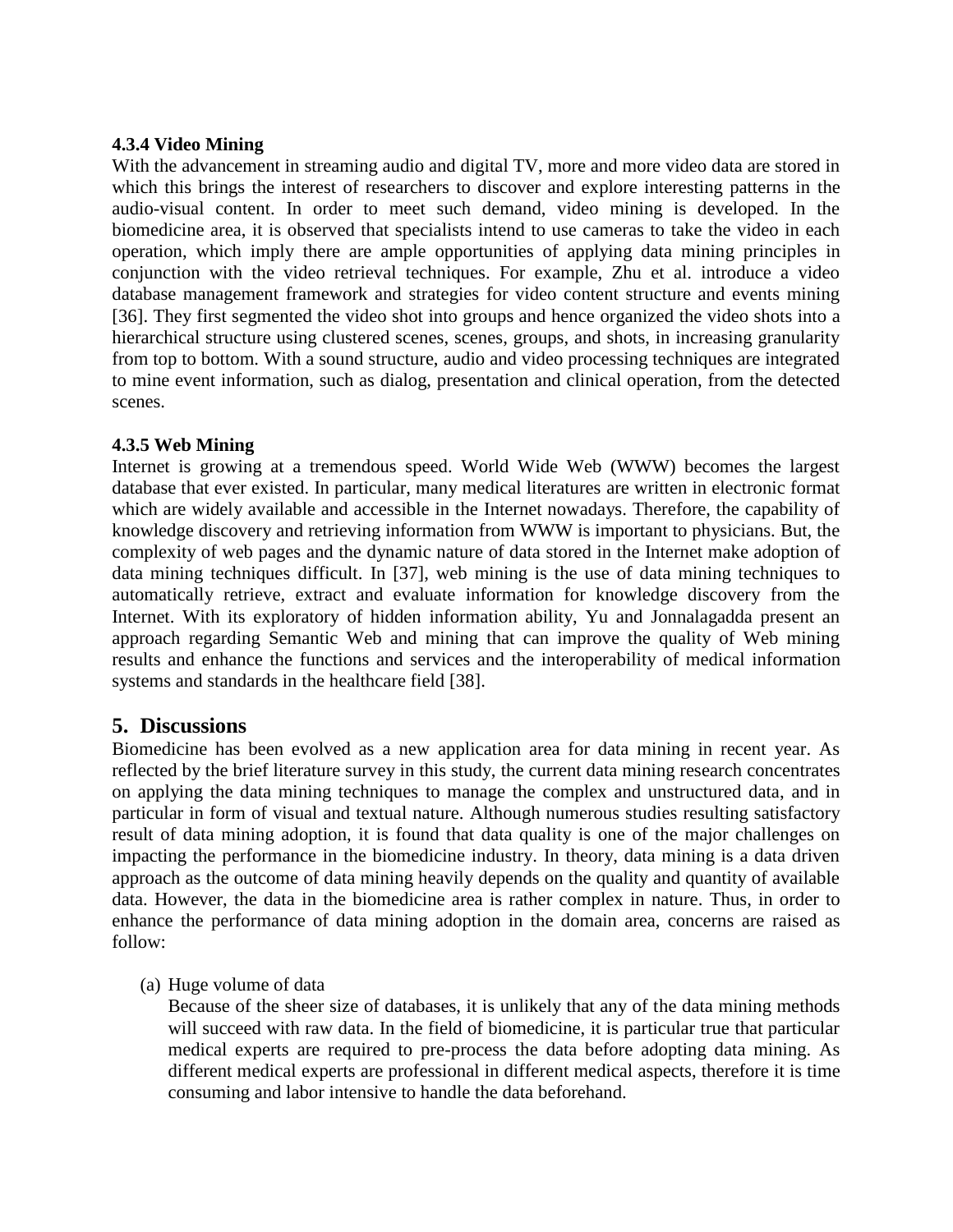### (b) Dynamic nature of data

Databases are constantly updated and adding new information at an alarming rate. For example, new SPECT images (for the same or a new patient), or by replacement of the existing ones (a SPECT had to be repeated because of technical problems). This requires methods that are able to incrementally update the knowledge learned so far.

### (c) Incomplete or imprecise data

The information collected in a database can be either incomplete or imprecise. To address this problem, fuzzy sets and rough sets were developed explicitly.

(d) Noisy data

It is very difficult for any data collection technique to entirely eliminate noise. This implies that data mining methods should be made less sensitive to noise, or care should be taken that the amount of noise in data to be collected in the future will be approximately the same as that in the current data.

(e) Missing attribute values

Missing values create a problem for most data mining methods, since nearly all the methods require a fixed dimension for each data object. In fact, this problem is widely encountered in the medical databases because most medical data are collected as a byproduct of patient care activities, rather than for organized research protocols; even in some large medical databases such as breast cancer data set from University of Wisconsin Hospitals, this problem are still existed. Typically, one approach to remedy this problem is to ignore the missing values, or omit any records containing missing values; whereas another approach is to substitute missing values with mostly likely values from obtaining values in the mode or mean, or directly infer missing values from existing values via artificial intelligence method (e.g. case-based reasoning).

(f) Redundant, insignificant data, or inconsistent data

The data set may contain redundant, insignificant, or inconsistent data objects and attributes. Generally, medical data can be stored in numeric and textual format; in which a large amount of preprocessing is required in order to make the data useful. For example, misspelled of medical terms is frequently occurred and one medication or condition may be commonly referred to by a variety of names (i.e. stomach and abdominal pain).

In addition to the data quality perspectives, several considerations are also been made:

(a) Quality of learning mechanism

Over- and under-learning will affect the performance of data mining in which the learning mechanism will misunderstand the human's preferences and require human to adjust for achieving the goal state.

(b) Quality of knowledge representation Knowledge representation is an important element to represent knowledge in an understandable manner to facilitate the conclusions drawn from knowledge. If the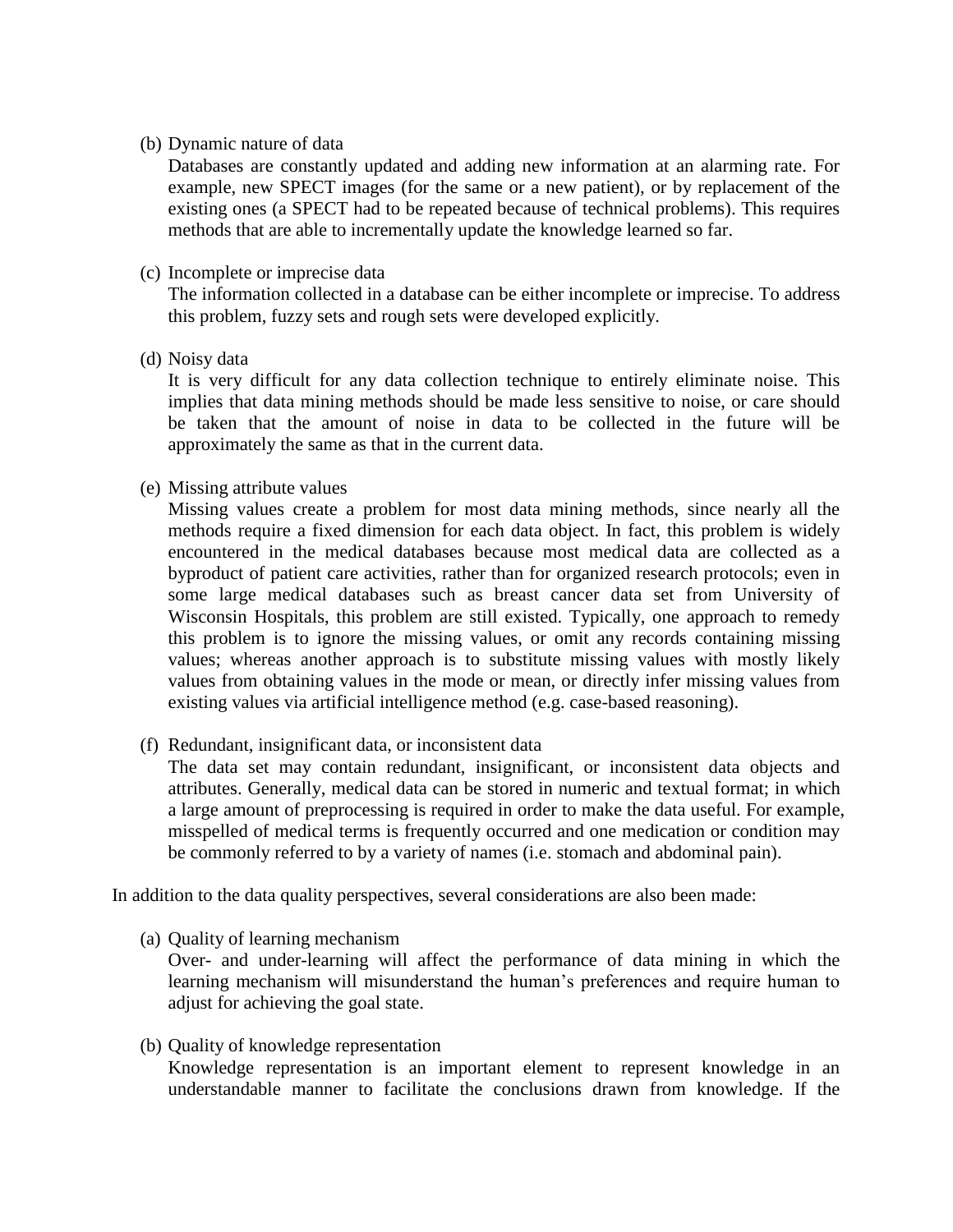machine is insufficient to store the knowledge discovered, it is also incapable to represent them; thus, such insufficient knowledge will make the machine less intelligent.

(c) Nature of problem

When the problem is too complex, chaos, or has not encountered before, the intelligent machine do not have enough knowledge or time to deduce an appropriate result. Using the case of diagnostic decision support as an example, if most of the learning cases and rules are related to some general diagnosis, when there is a new case related to specific diagnosis encountered, the system cannot provide a good solution since there are no rules triggered inside in the system.

As a result, with this study at hand, we can conclude that opportunities to use data mining truly in biomedicine will happen only when the data quality is committed to the level of standard and there are new methods or algorithms to handle the complex data types. Furthermore, adoption of data mining in biomedicine is quite a young field with many issues that still need to be researched and explored in depth. Some further research directions and questions are summarized as follow:

- (a) An absurd and false model may fit perfectly if the model has enough complexity by comparison to the amount of data available. When the degrees of freedom in parameter selection exceed the information content of the data, this leads to arbitrariness in the final (fitted) model parameters which reduces or destroys the ability of the model to generalize beyond the fitting data. If you've got a learning algorithm in one hand and a dataset in the other hand, to what extent can you decide whether the learning algorithm is in danger of over-fitting or under-fitting? Almost all of the data mining research is done on an ad-hoc base. The techniques are designed for an individual problem. There is no unifying theory.
- (b) The storage of large multimedia databases is often required to be in compressed form. Data compression if the techniques to reduce the redundancies in data representation. Reducing the storage requirement is equivalent to increasing the capacity of the storage medium. The development of the data compression technology will play a significant role in terms of the performance of data mining. However, it seems the data compression field has so far been neglected by the data mining community [39].
- (c) In today's networked society, data care not stored in a single place. Internet has no doubt being the greatest and largest databases that we have ever had. Information inside the internet is often a mixed of text, image, audio, speech, hypertext, graphics and video components. In many cases, databases spread over multiple files in different disks or in different geographical locations. How to handle or collaborate all kind of heterogeneous data in a distributed environment will open up a newer area of development.
- (d) More and more multimedia data mining systems will be used by medical doctors or clinicians. The design of the system needs to take into consideration of the human perceptual. How to develop a system work synergistically is a subject of ongoing research. In order to achieve the goal, biologist, medical doctors, clinicians and the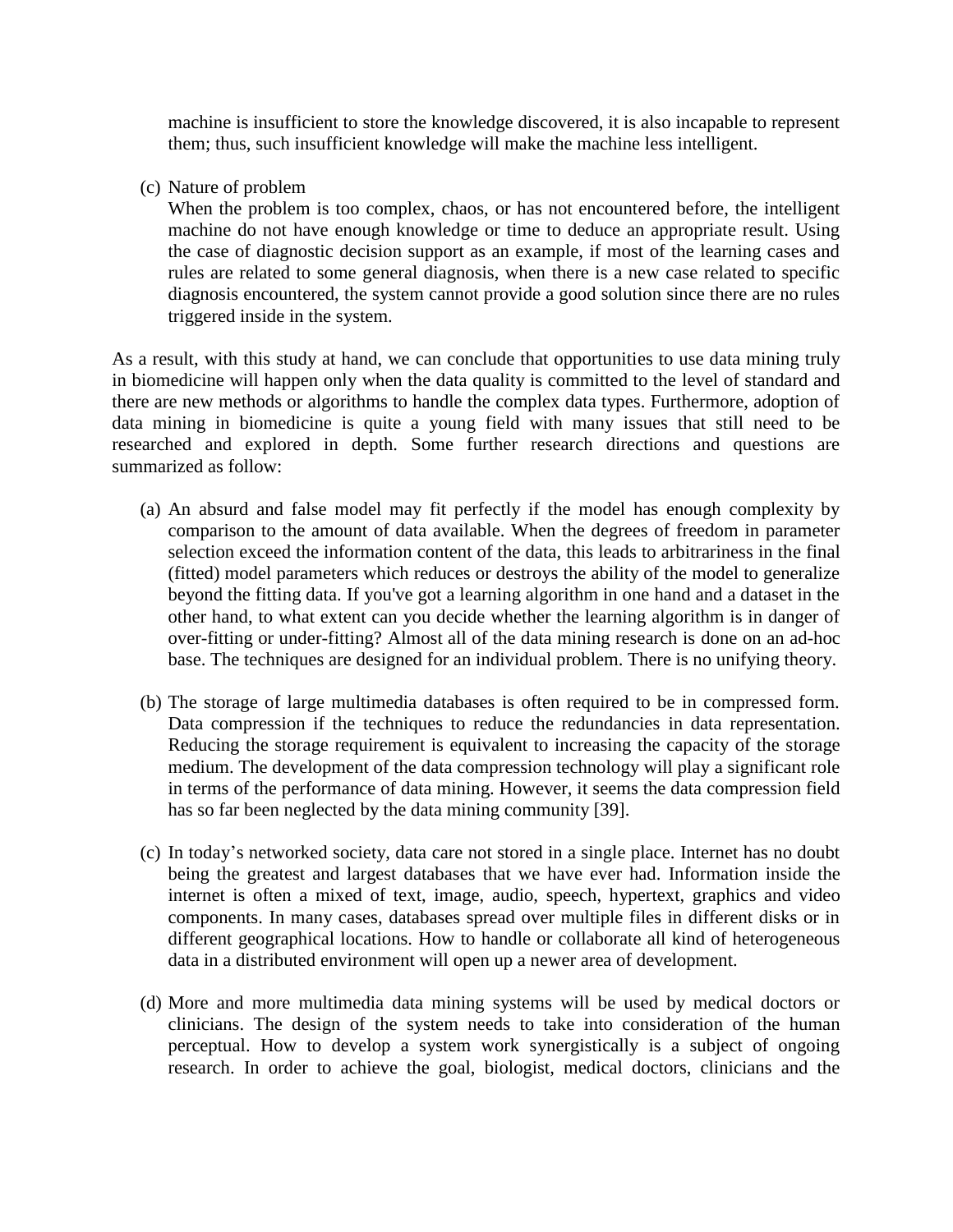computing professional all need to work closely together. Any little part missing may lead to the failure of the system design.

## **6. Conclusions**

The well use of the data mining tools in the biomedicine should bring revolutionary impact to the field. The study of biomedical processes is heavily based on the identification of understandable patterns that are present in the data. These patterns may be used for diagnostic or prognostic purpose as well as the analysis of microarrays. Data mining is at the care of the pattern recognition process. Biologist, medical doctors, clinicians and computing professionals should collaborate so that the two fields can contribute to each other. The challenge is for each to widen its focus to attain harmonious and productive collaboration to develop best practices.

## **7. Acknowledgement**

The authors would like to express their sincere thanks to the Research Committee of The Hong Kong Polytechnic University for financial support of the research work presented in this paper.

## **REFERENCES**

- [1] W. Frawley, G. Piatetsky-Shapiro, and C. Matheus, "Knowledge discovery in databases: an overview", AI Magazine, pp. 213 – 228, 1992.
- [2] K.J. Cios, W. Pedrycz, R.W. Swiniarski, and L.A. Kurgan, "Data mining: a knowledge discovery approach", Springer, New York, 2007.
- [3] J.T. Tou and R.C. Gonzalez, "Pattern recognition principles", Addison-Wesley, London, 1974.
- [4] R.O. Duda, P.E. Hart, and D.G. Stork, "Pattern classification", Wiley, 2001.
- [5] T. Hastie, R. Tibshirani, and J. Friedman, "The elements of statistical learning: data mining, inference, and prediction", Springer, New York, 2001.
- [6] J.W. Lee, J.B. Lee, M. Park, and S.H. Song, "An extensive comparison of recent classification tools applied to microarray data", Computational Statistics & Data Analysis, vol. 48, no. 4, pp. 869 - 885, 2005.
- [7] V.S. Tseng and S.C. Yang, "Mining multi-level association rules from gene expression profiles and gene ontology", in Proceedings IEEE Workshop Life Science Data Mining (held with IEEE ICDM), UK, November 2004.
- [8] H. Chen, S.S. Fuller, C. Friedman, and W. Hersh, "Medical informatics knowledge management and data mining in biomedicine", Springer, 2005.
- [9] C.D. Krivda, "Data-Mining Dynamine", Byte, 1995.
- [10] J.C. Prather, D.F. Lobach, L.K. Goodwin, J.W. Hales, M.L. Hage, and W.E. Hammond, "Medical data mining: knowledge discovery in a clinical data warehouse", in Proceedings AMIA Annual Fall Symposium, pp. 101 – 105, 1997.
- [11] J.L. Breault, C.R. Goodall, and P.J. Fos, "Data mining a diabetic data warehouse", Artificial intelligence in medicine, vol. 26, pp. 37-54, 2002.
- [12] A.M. Wilson, L. Thabane, and A. Holbrook, "Application of data mining techniques in pharmacovigilance", British Journal of Clinical Pharmacology, vol. 57, no. 2, pp. 127 – 134, 2004.
- [13] J. Lian, C. Cotrutz, and L. Xing, "Therapeutic treatment plan optimization with probability density-based dose prescription", Medical Physics, vol. 30, no. 4, pp. 655 - 666, 2003.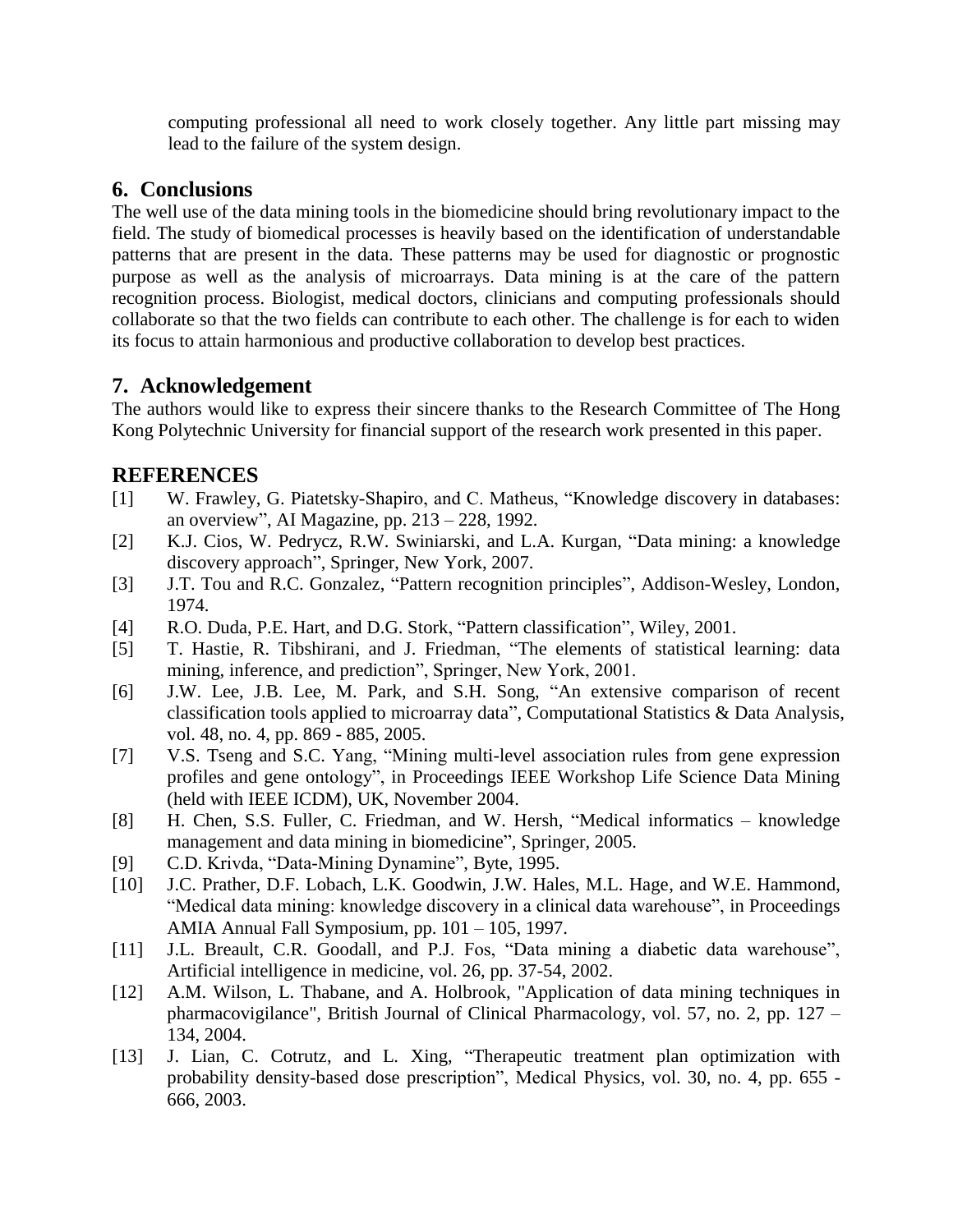- [14] E.G. Susan and J.M. Warren, "Statistical modelling of general practice medicine for computer assisted data entry in electronic medical record systems", International Journal of Medical Informatics, vol. 57, no. 2 - 3, pp. 77 - 89, 2000.
- [15] J.R. Warren, A. Davidovic, S. Spenceley, and P. Bolton, "Mediface: anticipative data entry interface for general practitioners", in Proceedings Computer Human Interaction Conference 1998, pp. 192 - 199, 1998.
- [16] R.J. Kuo, S.Y. Lin, and C.W. Shih, "Mining association rules through integration of clustering analysis and ant colony system for health insurance database in Taiwan", Expert Systems with Applications, vol. 33, pp. 794 - 808, 2007.
- [17] Z.Y. Zhuang, L. Churilov, F. Burstein, and K. Sikaris, "Combining data mining and casebased reasoning for intelligent decision support for pathology ordering by general practitioners", European Journal of Operational Research, vol. 195, no. 3, pp. 662 - 675, 2009.
- [18] M.J. Huang, M.Y. Chen, and S.C. Lee, "Integrating data mining with case-based reasoning for chronic diseases prognosis and diagnosis", Expert Systems with Applications, vol. 32, no. 3, pp. 856 - 867, 2007.
- [19] M.G. Tsipouras, T.P. Exarchos, D.I. Fotiadis, A.P. Kotsia, K.V. Vakalis, K.K. Naka, and L.K. Michalis, "Automated diagnosis of coronary artery disease based on data mining and fuzzy modeling", IEEE Transactions on Information Technology in Biomedicine, vol. 12, no. 4, pp. 447 - 457, 2008.
- [20] V. Megalooikonomou, J. Ford, L. Shen, F. Makedon, and A. Saykin, "Data mining in brain imaging", Statistical Methods in Medical Research, vol. 9, no. 4, pp. 359 - 94, 2000.
- [21] S.E. Brossette, A.P. Sprague, W.T. Jones, and S.A. Moser, "A data mining system for infection control surveillance", *Methods of Information in Medicine*, vol. 39, no. 4 - 5, pp. 303 - 310, 2000.
- [22] M.L. Antonie, O.R. Zaiane, and A. Coman, "Application of data mining techniques for medical image classification", in Proceedings Second International Workshop on Multimedia Data Mining, pp. 94 - 101, 2001.
- [23] D.M. Coulter, A. Bate, R.H.B. Meyboom, M. Lindquist, and R. Edwards, "Antipsychotic drugs and heart muscle disorder in international pharmacovigilance: data mining study", British Medical Journal, vol. 322, pp. 1207 - 1209, 2001.
- [24] L. Li, H. Tang, Z. Wu, J. Gong, M. Gruidl, J. Zou, M. Tockman, and R. Clark, "Data mining techniques for cancer detection using serum proteomic profiling", Artificial Intelligence in Medicine, vol. 32, no. 2, pp. 71 - 83, 2004.
- [25] D. Delen, G. Walker, and A. Kadam, "Predicting breast cancer survivability: a comparison of three data mining methods", Artificial Intelligence in Medicine, vol. 34, no. 2, pp. 113 - 27, 2005.
- [26] C.T. Su, C.H. Yang, K.H. Hsu, and W.K. Chiu, "Data mining for the diagnosis of type II diabetes from three-dimensional body surface anthropometrical scanning data", Computers & Mathematics with Applications, vol. 51, no. 6 - 7, pp. 1075 - 1092, 2006.
- [27] G. Philips-Wren, P. Sharkey, and S. Morss, "Mining lung cancer patient data to assess healthcare resource utilization", Expert Systems with Applications: An International Journal, vol. 35, no. 4, pp. 1611 - 1619, 2008.
- [28] M. Hearst, "Untangling text data mining", in the Proceedings ACL'99: the 37th annual meeting of the association for computational linguistics, University of Maryland, June  $20 - 26$  1999.